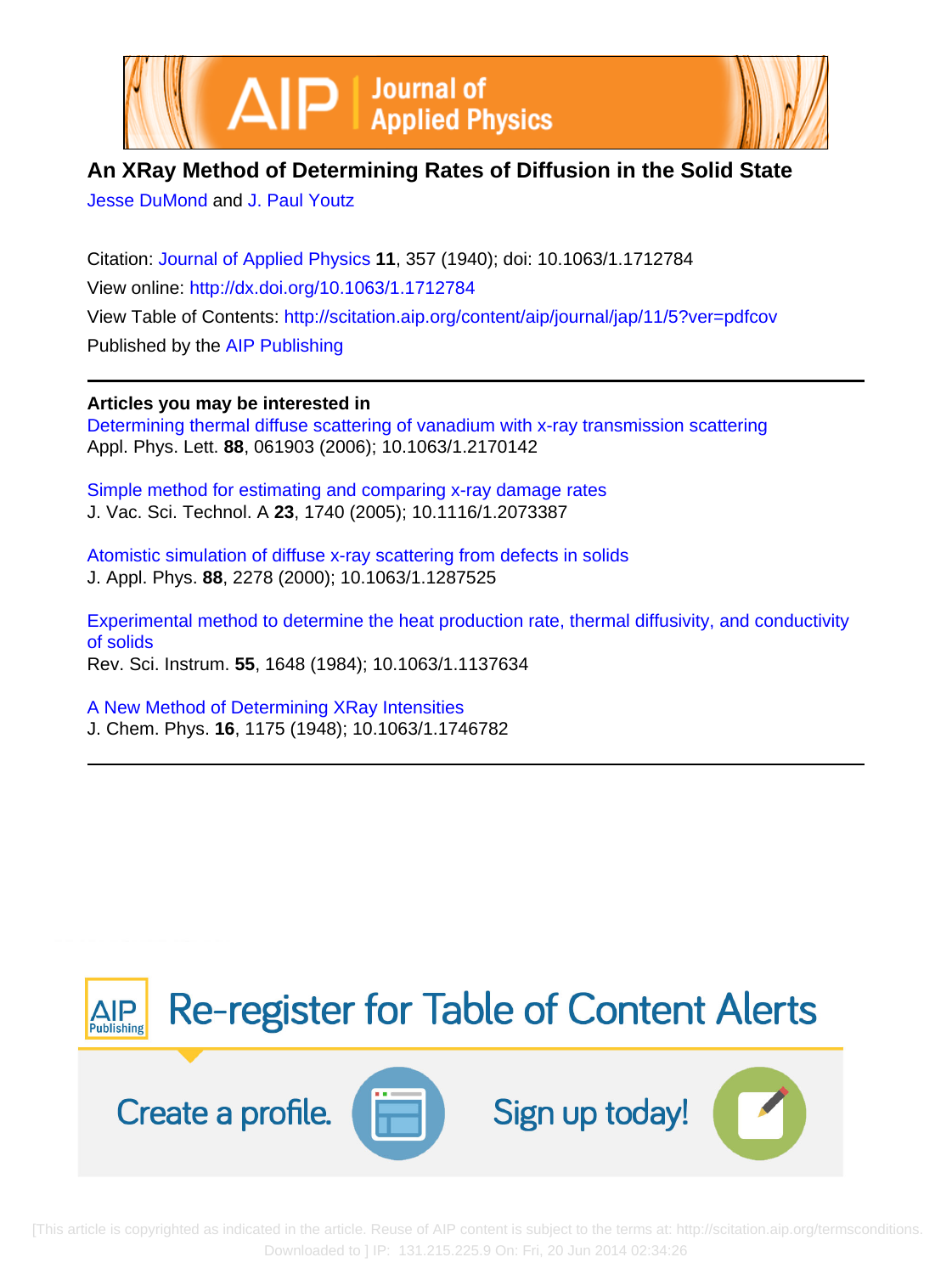data to within 0.5 percent in nine cases, and to within 1.0 percent in all cases. While the data are not sufficient to show definitely that the method of calculating densities developed in this paper is applicable to these other types of oils, there seems to be good indication that it is.

Two thermodynamic quantities of interest, the isothermal compressibility and the thermal expansivity, can be calculated from the data of this paper. The compressibility can be obtained by differentiation of the density equation at the temperature corresponding to the constants *a*  and  $b$ , and, if computed at two pressures, shows the normal decrease with increase of pressure. On

the other hand, if the compressibility is calculated at two temperatures, it will be found to increase with temperature. The thermal expansivity can be calculated by applying the density equation at two temperatures at constant pressure. If computations are made at two pressures it will be found that the expansivity decreases also with increase of pressure. In regard to these derived quantities it should be noted that they cannot be calculated to an accuracy claimed for the basic density data. However, this lack of accuracy becomes important only at the lowest pressures where possible inaccuracy in measuring pressure by means of the manganin coil is recognized.

# **An X-Ray Method of Determining Rates of Diffusion in the Solid State**

JESSE DuMOND AND J. PAUL YOUTZ *California Institute of Technology, Pasadena, California*  (Received November 7, 1939)

vacuum by vaporization on a plate of glass, the copper the higher Fourier harmonics of its periodic density dis· being deposited at a uniform rate while the gold was tribution function and retain the fundamental in such a deposited in one hundred stratified layers in the copper way as to render the determination of the diffusion coefby alternately raising and lowering the temperature of ficient quite accurate. The observed behavior of the dif· the molybdenum vaporizing trough containing the boiling fracted maxima seem to support these expectations as does gold. The translucent deposit so formed had a total also the absence of any intensity in higher orders than the thickness of about 1O,OOOA and hence an average inter- first. This purification by diffusion probably takes place planar distance of 100A. In an especially constructed x-ray principally during the depositing process itself while the spectrograph selective diffraction of Mo  $K$  radiation from temperatures are still quite high. Formulae are derived these stratified films was observed corresponding to the relating the observed rate of decay of the diffracted inartificially imposed periodicity of the stratification and the tensity, the artificial "grating constant" of the strata, and intensity of this diffracted image relative to the direct the diffusion coefficient. The method seems especially beam was found to fall off with time so as to indicate a promising for substances and temperatures where diffusion "half·life" for the stratified structure of about two days. is so slow as to be otherwise quite unobservable because This suggests a general method for the study of average the diffusion time varies as the square of the distance over rates of diffusion and the determination of diffusion coef- which atoms must migrate and in this method these ficients of solids in solids by utilizing the decay of such distances are many orders of magnitude smaller than in stratified films. Simple theoretical considerations indicate any other. that such an artificial stratification should, through the

## I. INTRODUCTION

 $M/HEN$  the experiments here described were started<sup>1</sup> our purpose in trying by con-

Gold and copper were simultaneously deposited in  $\bullet$  action of diffusion alone, rapidly and automatically lose

trolled evaporation in vacuum to produce artificially stratified layers of two different substances (gold and copper) was to develop, if possible, a technique of measuring the absolute wave-length of x-rays by a type of diffraction more nearly resembling Bragg reflection than is the case in the

### **VOLUME 11, MAY, 1940**

 [This article is copyrighted as indicated in the article. Reuse of AIP content is subject to the terms at: http://scitation.aip.org/termsconditions. Downloaded to ] IP: 131.215.225.9 On: Fri, 20 Jun 2014 02:34:26

<sup>&</sup>lt;sup>1</sup> See J. DuMond and J. P. Youtz, Phys. Rev. 48, 703 (1935), also for unsuccessful attempts to produce artificial Bragg reflectors see H. Koeppe, Dissertation Gieszen 1923, W. Deubner, Ann. d. Physik 5, 261 (1930).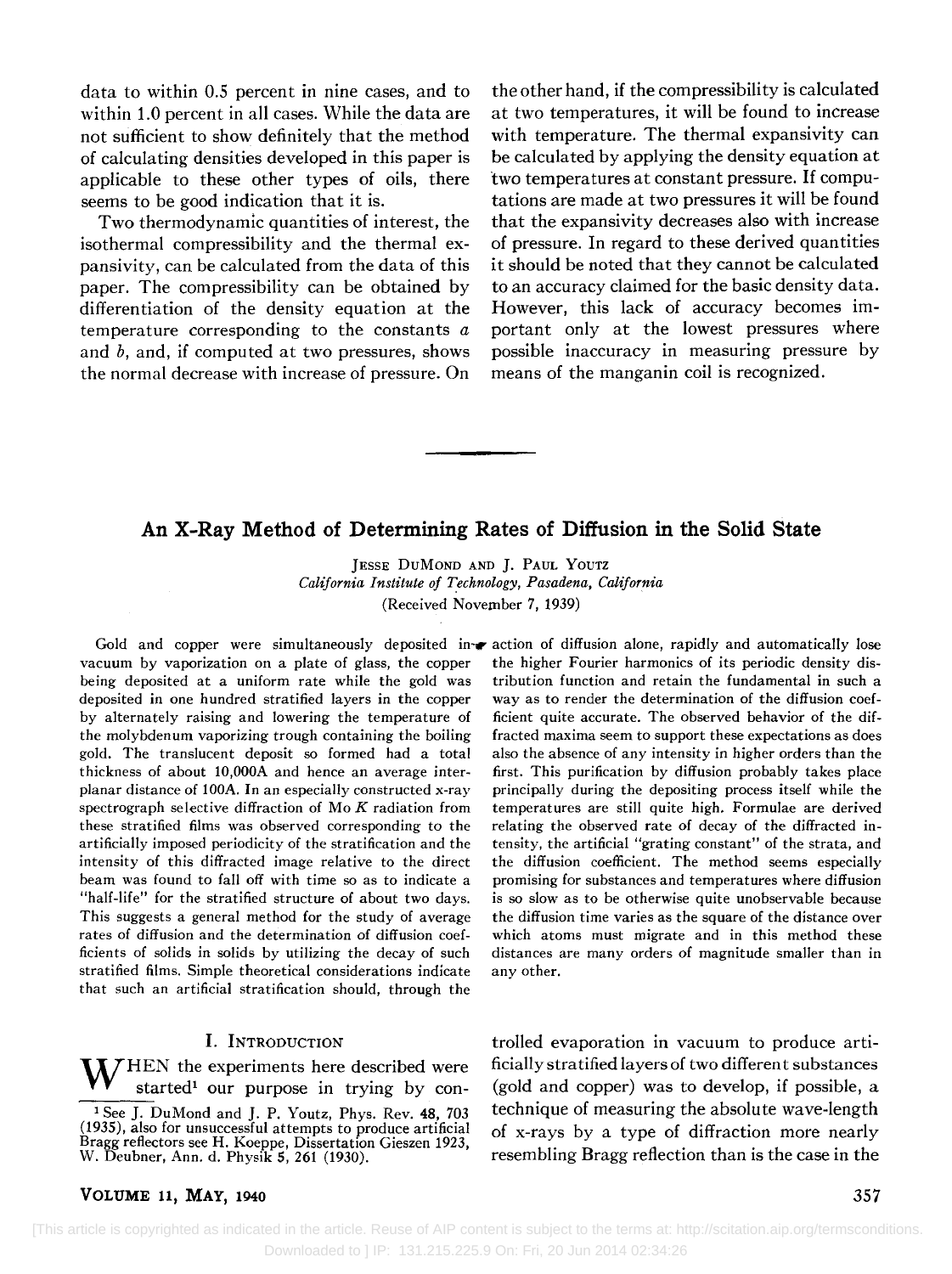

FIG. 1. Showing plan and elevation views of small, V-shaped, molybdenum troughs, T, heated by electrical conduction in which gold and copper were vaporized. The thermojunction, H, with its heat receiver is shown.

well-known method of grazing incidence on ruled gratings. We had hoped to count the number of artificial strata in process of deposition and to measure the total thickness by optical interference methods in order to ascertain the grating constant in terms of visible light. The many difficulties which one encounters in an effort to get, by evaporation methods, uniformity of layer spacing comparable to the ruling of a good grating have led us to abandon the original project. A by-product of this work, however, may prove to be of some utility in the study of the rate of diffusion at ordinary temperatures of one solid through another. This is suggested by our observation that the x-ray diffraction maxima formed by selective interference in the stratified films gradually diminished in intensity, and fell off to half-value in about two days. This must be

interpreted as meaning that the *amplitude* of the periodic functions representing the distribution of the two components as a function of depth in the deposit fell off with time, and that the one component diffused into the other so as to go from a stratified structure toward an increasingly uniform mixture.

The transfer of atoms of kind *A* will occur by diffusion at every point at a rate jointly proportional to their density gradient and the diffusion coefficient so that information as to the form of the periodic density function is important if the diffusion coefficient is to be determined from the rate of decay of the intensity of the selective reflection. Now by a fortunate circumstance it appears that such stratified films should and do by the simple process of diffusion alone rapidly approach and for a considerable fraction of their lives retain a sinusoidal distribution function. For such a function the calculation of the diffusion coefficient is simple. An attractive feature of this method is the fact that the x-ray diffraction reveals the diffusion process for extremely minute displacements of the diffusing atoms. Thus the process of diffusion can be followed without much delay at much lower temperatures than would otherwise be feasible.

#### II. METHOD OF DEPOSITING STRATIFIED FILMS

#### **The evaporating apparatus**

The evaporating apparatus consisted of a flat steel disk **15** inches in diameter supported as a horizontal table on steel legs and provided with a two-stage glass mercury diffusion pump and liquid-air trap below the disk and between the legs. Eight large brass electrical terminals (shown at C **in** Fig. 1) pass through the disk insulated therefrom with mica washers and sleeves  $M$  and made vacuum tight with glyptal lacquer G. Aircooling fins are provided for these terminals. A glass cylinder 12 inches in diameter dosed at the top by a metal disk waxed onto it forms the bell jar for enclosing the work. The lower edge of this cylinder previously lapped flat against a plane steel plate with abrasive stands on the steel disk, the joint being made tight with beeswax.

The glass plate, 2 inches square, on one side of which the stratified deposit was made, was held above the boiling sources of metal vapor in a

#### **JOURNAL OF APPLIED PHYSICS**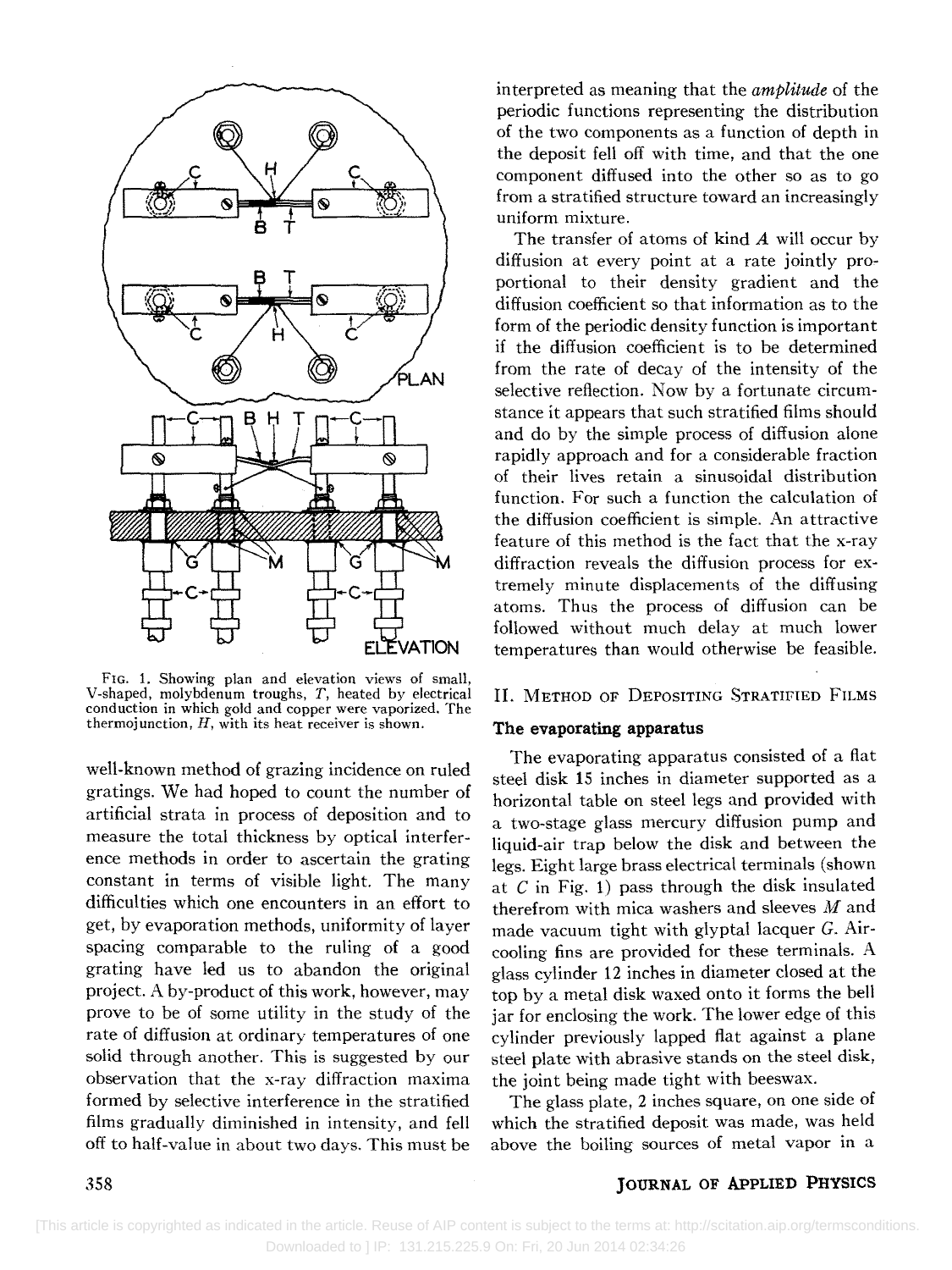small brass frame supported by a fork from the metal top on the glass cylinder. A small vane pivoted to the supporting frame could be swung in a horizontal plane by means of a magnet so as to cover progressively more and more area on one corner of the glass plate. This vane was shifted after every 2S layers had been deposited so as to form a "staircase" in the layered deposit with steps each 25 layers high. Our purpose here was to check by interferometry the uniformity of deposition and also to determine to what extent the phase change of the light reflected by the metal film might be influenced by the varying proximity of the glass backing.

An electrical discharge was maintained while the system was being pumped down to suitable vacuum for evaporation. The discharge from a lS,OOO-volt transformer occurred between the lower steel plate and the metal frame supporting the glass plate on which the layered deposits were to be made. J. Strong has used this method of the gas discharge which very effectively removes by ion bombardment the last traces of grease, or other organic impurity from the surface to be coated.

#### The resistance troughs or boilers

The containers for the boiling metals gave some trouble. The metals gold and copper were chosen originally for the evaporated films because the atoms have much external similarity but widely different atomic numbers and hence very different x-ray scattering power. The melting points of these metals are slightly above  $1000^{\circ}$  C and they must be made considerably hotter to boil at a sufficient rate in the vacuum. Molybdenum was one of the few substances which we found capable of containing either the boiling gold or copper without amalgamation. The boilers were made by bending a strip 5 mils thick and 0.1 inch wide cut from sheet molybdenum so as to form 90-degree V-shaped troughs each 5 cm long. Each trough ran nearly horizontally between two of the heavy air-cooled current terminals, C, (Fig. 1) and was heated by passing an alternating current of 50 amperes through it, furnished by a step-down transformer. At the point where the molten metal lies in the trough the resistance of the conductor is so much diminished that the bulk of the vaporization occurs at the two ends of the melt

adjacent to the hot empty trough. If the trough is nearly horizontal the melt becomes unstable, oscillating back and forth along the length of the trough in an irregular way, impelled apparently by surface tension forces and often breaking into two halves which find their way to the cool regions of the trough at its ends. The consequent heating and cooling of the trough gives a very irregular rate of vaporization which is most undesirable. This we avoided by providing the trough with a definite kink in the middle so that it sloped downward toward this point from either terminal. The metal to be melted, *B,* was placed *on one side only* of this kink. As the vaporization progressed from the hot spot where the lower end of the melt was adjacent to the hot empty trough the metal lost by evaporation would be replaced by fresh metal running slowly down the incline. The rate of evaporation was thus practically constant over a good fraction of the life of the charge. Fig. 1 shows the troughs at T.

Chromel-Alumel thermocouples were introduced into the vacuum chamber with heat collectors  $H$  close to the trough to permit of checking the constancy of the temperature in any given run.

The copper was maintained at as constant a rate of evaporation as possible throughout the run which lasted generally an hour and forty minutes. The periodic vaporization of the gold controlled by a clock mechanism was accomplished by alternately closing and opening a vacuum mercury tilting switch sealed in glass, which short-circuited a resistance in series with the heating current on the boiler containing the gold, increasing the power supply for periods of 28 seconds alternating with periods of reduced power supply of 28 seconds duration. The reduction in power supply was only just enough to inhibit vaporization of the gold. In this manner a total of one hundred spurts of gold would be applied. Distances from boiling metal to the glass plate were varied in different runs from 10 cm to 20 cm. The total deposits were all translucent. They however reflected considerably more visible light than they transmitted.

It is most probable that our technique could be much improved in the matter of boilers by going to more trouble than we have taken. A massive molybdenum boiler heated by electron bom-

## VOLUME 11, MAY, 1940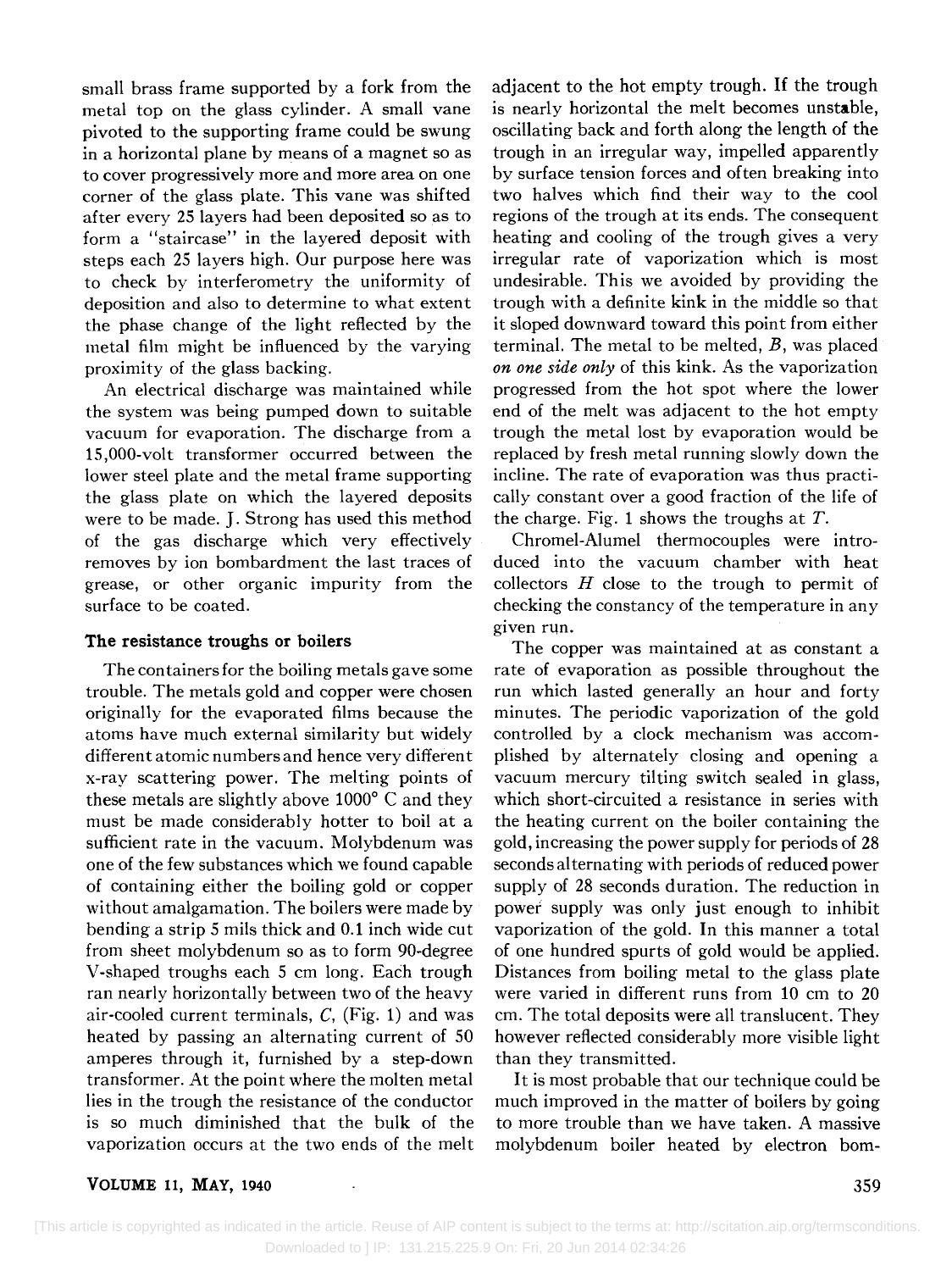bardment and completely enclosed except for a relatively small opening for the vapor jet would give much more uniform results.

#### Control circuit for periodic deposition

The mercury tilting switch for heating and cooling the boiling gold was operated as a relay actuated by a clock pendulum. The appropriate swing of the pendulum was selected by a magnetically driven ratchet wheel. The clock pendu-



FIG. 2. Control circuits, relays, and ratchet by means of which a pendulum clock was made to control the heating and cooling of the trough containing the gold so as to deposit one hundred approximately uniform layers of that metal in a matrix of copper.

lum which made and broke an electrical contact (on for one second, then open for one second) caused the ratchet wheel to advance one tooth every second by a solenoid actuated ratchet. Pins on this wheel after 28-second intervals closed circuits permitting the next swing of the pendulum alternately to open then 28 seconds later to close the solenoid operated mercury tilting switch. Fig. 2 showing the circuit diagram is self-explanatory.

## III. X-RAY DIFFRACTION STUDIES WITH STRATIFIED FILMS

#### The diffraction camera

It occurred to us that the surface of the polished glass plate on which the layered deposits are made is, from the point of view of x-ray wavelengths, probably very far from flat. As the successive layers of gold are deposited in the matrix of copper it is more than likely that the initial irregularities of the surface may be augmented by the random nature of the vaporization so that the strata higher up in the deposit may also be very far from plane. X-rays reflected from such surfaces might well give images as blurred as that of the moon seen reflected in a choppy sea. To avoid this difficulty we resorted to the well-known device of Bragg in which the crystal is rocked through a small range of angles, the photographic emulsion and the effective source of x-rays (slit or focal spot of x-ray tube) being stationary and equidistant from the center about which the crystal is rocked (Bragg "focusing" condition). The geometry whereby this focusing condition minimizes the blurring of the diffracted maxima caused by angular distortions of the diffracting planes and emphasizes only the *periodicities* responsible for the selective diffraction is too well known to require repetition here.

We expected our first-order diffraction angle to be very small from a rough estimate of the grating constant made by laying an optically flat glass plate on the stratified film. Interference fringes could be seen presenting discontinuous lateral displacements where they crossed the steps 25 layers high in the stratified deposit which we had made with the movable shielding vane in the process of deposition. We estimated the total thickness of the deposit at roughly 1O,000A and from this the "grating constant" of our artificial strata would be 100A. For the Mo  $K$  x-rays we used whose wave-length is about 0.7A this calls for a diffraction angle in the first order of about  $\theta = 12$  minutes of arc. It seemed interesting however to explore at larger angles for higher orders and to look for diffraction effects from the atomic structure of the deposit if such might exist.

At such small grazing angles as 12 minutes of arc it becomes a problem to prevent fogging of the photographic emulsion by primary radiation transmitted directly past the stratified deposit without reflection therein. To prevent such fogging we provided a lead wedge confronting the stratified deposit supported by a lever mechanism designed to make the opening between the wedge and the deposit increase as the grazing angle of incidence and reflection of the x-rays increased. Fig. 3 shows a plan and an elevation of the spectrograph with the linkage for moving the wedge *W.* This linkage is designed so that over the entire range of angles the opening left by the

### JOURNAL OF ApPLIED PHYSICS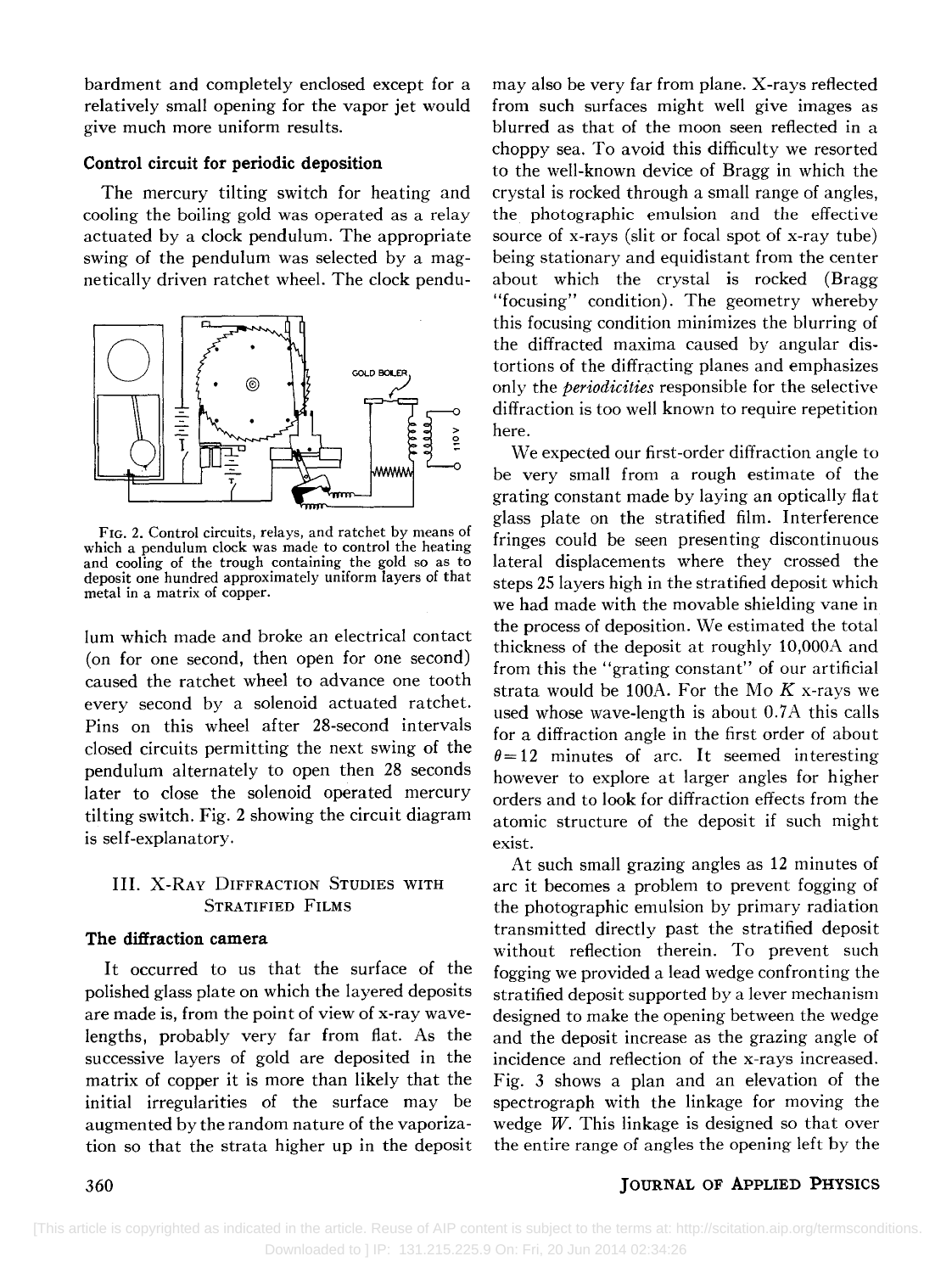wedge permits a little less than the entire surface of the stratified deposit to be illuminated by x-rays. To insure against leakage of direct x-ray's past the glass plate on which the stratified deposit was laid, a long pivoted brass paddle, *P,* shown in Fig. 3, was provided. This paddle extended through the pivot *q* to within a few millimeters of the photographic film and the glass plate S with its stratified film was supported in a square hole in the paddle so that the reflecting surface was quite accurately in the plane of the paddle. Paddle and crystal were rocked together by means of a cam,  $C$ , cut on the end of a cylinder, consisting of two equal right- and left-hand helical arcs. The small schema at bottom of Fig. 3 shows the geometry of reflection and shielding for two different angles.

In such a Bragg focusing diffraction camera the width of the source determines the width of the spectral lines. Instead of defining this width of source by a slit we have, as shown in Fig.  $3$ , turned the target surface of the x-ray tube at such an angle as to give effectively a very thin line source situated so as to fulfill the Bragg focusing condition.

#### Diffraction photographs and control tests

Throughout the exposures the x-ray tube was operated at 40 kilovolts and 10 milliamperes. For each of the exposures we show here the cam  $C$ made four revolutions in a time interval of 28 minutes. Only a rough estimate can be made of the fraction of this time effective in reflecting the



FIG. 3. The x-ray spectrograph used for examining the stratified deposits.

diffracted lines observed on our spectra. From the geometry of the apparatus and the width of the diffracted line this fraction seems to be about

VOLUME 11, MAY, 1940

 $1/100$  so that the effective time of reflection for each exposure is apparently about 17 seconds.

\Yhile the time and intensity of each exposure was sensibly the same, another factor, the geometry of the alignment of the focal spot in the x-ray tube with the paddle  $P$  and lead wedge  $W$ , when these are nearly in contact at one extreme end of their travel, has a strong influence on the width and intensity of the undeflected direct beam and we believe that variations in this geometry account for the greater width of the direct beam in the first and last exposures shown in Fig. 4. This figure is a reproduction of the



spectra we have obtained from one of our best stratified deposits.

The decay in the intensity of the diffracted maximum relative to the directly transmitted intensity with increasing' age of the deposit is apparent. This decay, in itself, is strong internal evidence that the observed effect is indeed diffraction from the artificially produced stratification and not some vagary of the glass or metal surface or some imperfection in the camera. To be absolutely sure, however, that we were not mistaken in this interpretation we ran control exposures with the stratified deposit replaced by: (1) clean glass, (2) a pure evaporated copper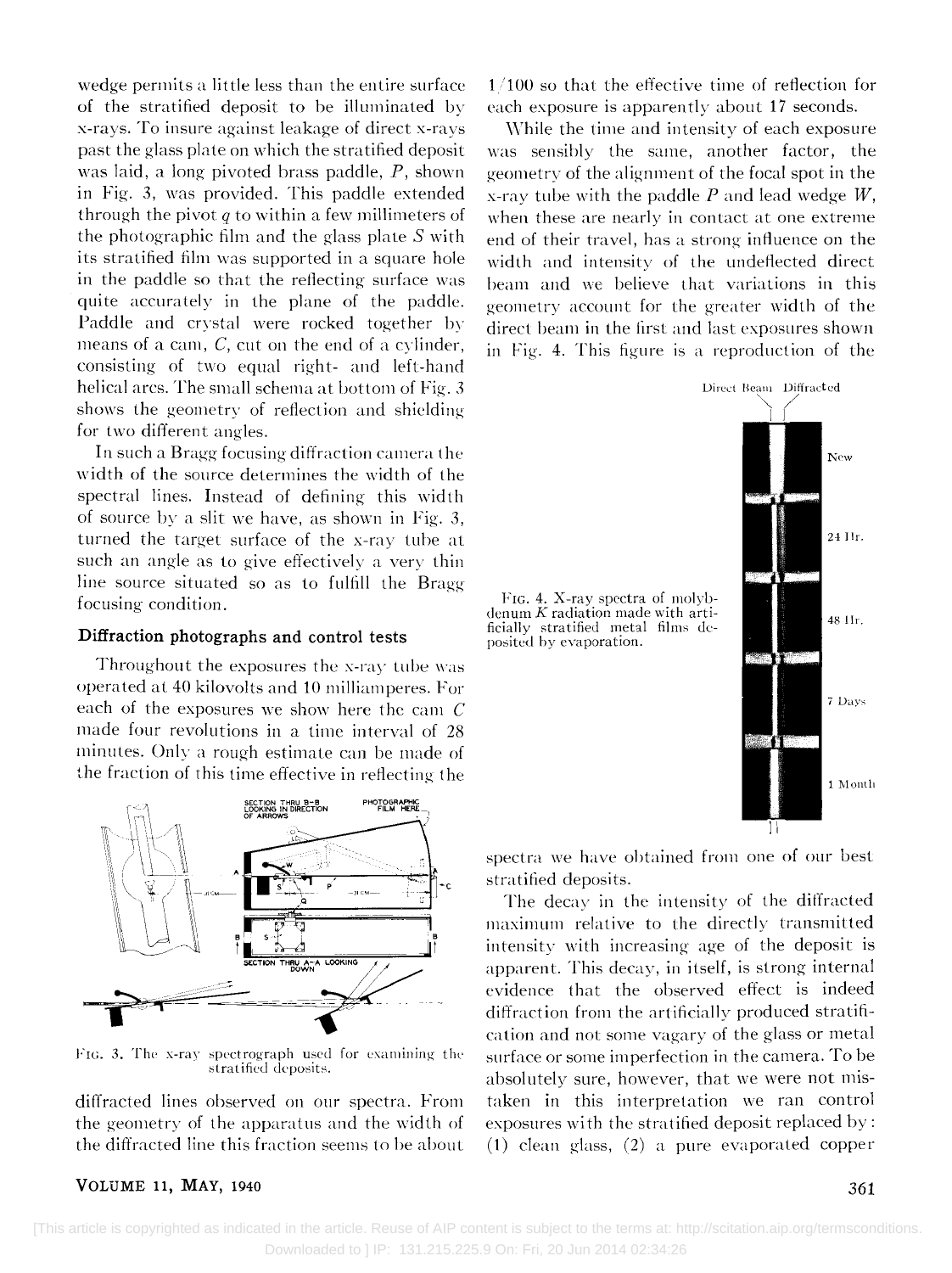deposit on glass, (3) a copper plate, (4) nothing whatever in the square hole in the paddle, (5) a calcite crystal cleavage surface. Nothing resembling the diffraction maxima from the stratified deposit was observed in any of these control exposures.

While the results here shown represent admittedly only very rough qualitative work there is not the slightest doubt as to the reality of the decay of the diffracted intensity with age of the deposit.

## Absence of orders of reflection higher than the first and our interpretation thereof

We were struck by the complete absence of higher order reflection than the first in all the diffraction photographs. The diffraction angle indicated in our photographs checks very well with our estimate of the 100A "grating constant" for the stratification assuming this to be a firstorder reflection. A sinusoidal distribution of the density of gold atoms in the copper (as a function of depth) is the only one incapable of diffracting the x-ray intensity in other orders than the first. Our method of producing the intermittent vaporization of the gold should give layers with more or less diffuse boundaries. Furthermore, since the displacement of the gold into the pure copper regions is proportional to the density gradient of the gold and the time rate of change of the quantity of gold in any region is proportional to the second space derivative of the density function *one would expect the process of diffusion itself to render the density function rounded and sinusoidal* rather than angular and discontinuous. Indeed as we shall show immediately, if the periodic density function be represented by a Fourier series the process of diffusion will obliterate all the higher harmonics so much faster than the fundamental that in a very short time it should become quite strictly a simple harmonic function and no higher order reflections should then be observed. It is this circumstance which in our opinion renders the decay of reflected x-ray intensity from artificially stratified films a promising method of studying diffusion and diffusion coefficients in the solid state for if the concentration function automatically becomes a simple harmonic function it is a very simple matter to compute the diffusion

coefficient from the grating constant and the time rate of decay of the diffracted intensity.

## Behavior of the images with time

Beside the absence of higher order reflections we think our spectra, shown in Fig. 4, exhibit other slight evidences of this tendency for the density distribution function to become and remain for some time a simple harmonic grating. In the spectrum from a so called "new" deposit in Fig. 4, the width of the direct beam prevents a satisfactory estimate of the structure of the diffracted image for this case but judging from the exposure of a deposit 24 hours old compared to those for two and for seven days there seems to be a little sharpening of the diffracted image with time. The time required to remove the plates from the vaporization machine, load them in the x-ray diffraction camera and take the x-ray exposures would prevent any of our observations from being made on strictly "new" deposits. The rate of decay of the higher harmonics in the distribution function will be especially rapid during the deposition itself and for a short time thereafter because of the much higher initial temperature of the deposit, exposed as it is to radiation from the molten metal and to the hot metal vapor condensing on its surface. The diffraction from so called "new" deposits must therefore be regarded as coming from strata which already have passed through a substantial portion of the diffusion process whereby the higher harmonics are suppressed.

After very long times one expects the fundamental simple harmonic distribution function itself to disappear from one or both of two causes. First, the so called fundamental period made by the intermittent vaporization of the gold may be superposed on weaker subharmonics of longer period caused by mal-functioning of the vaporization technique. Just as the fundamental should persist much longer than any of the higher harmonics so such subharmonics should persist long after the fundamental has become negligible by comparison. Second, given a perfect simple harmonic distribution function decaying in amplitude with time this amplitude will eventually reach a value of the same order as the accidental fluctuations in density to be expected in a "uniform" mixture of gold and copper upon

#### 362

# JOURNAL OF ApPLIED PHYSICS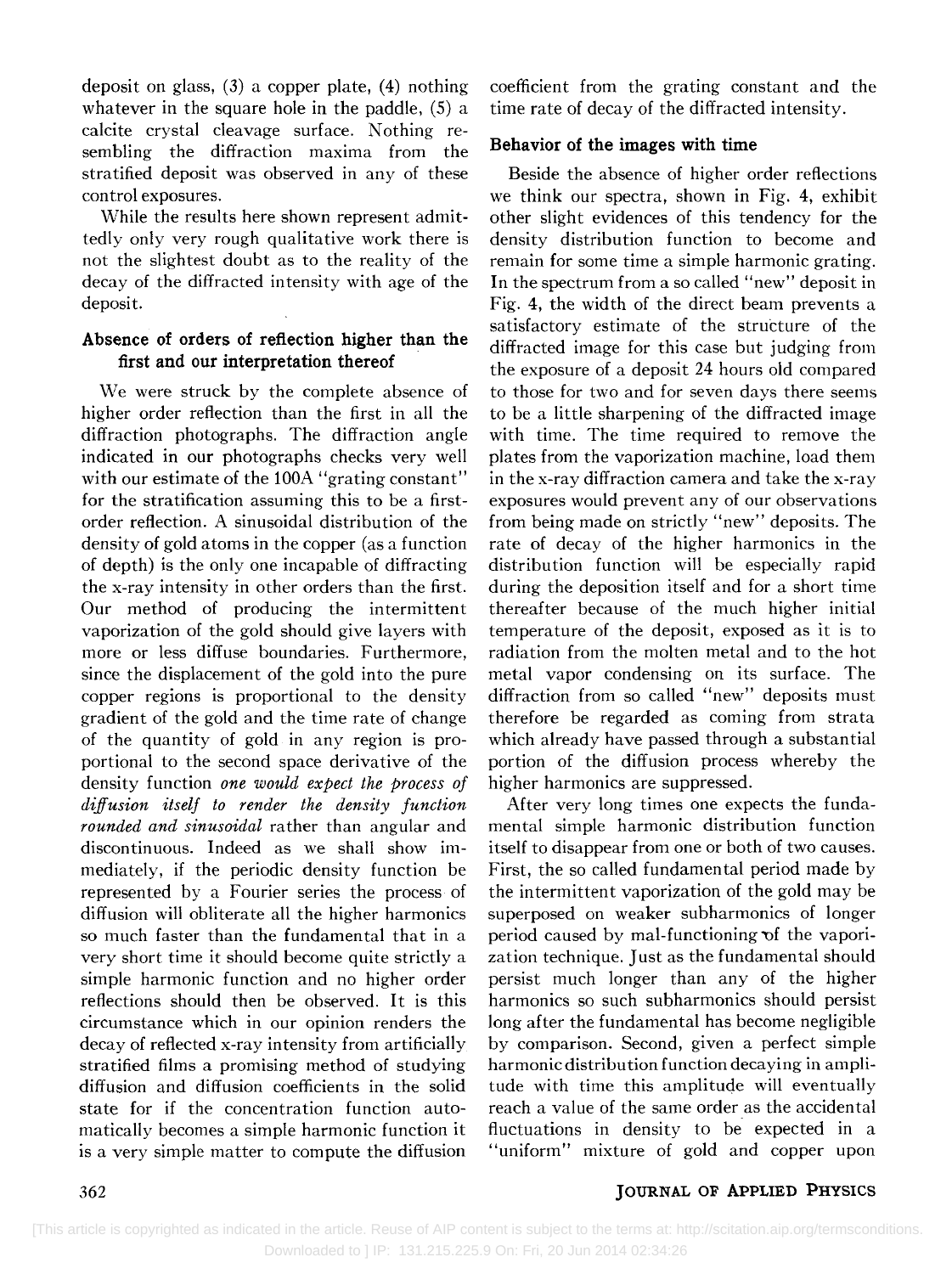statistical fluctuation theory. The artificial periodicity will then be completely submerged and obliterated. The diffraction exposure of a stratified deposit one month old seems to show that either or both of the last two processes may have occurred.

# IV. THEORETICAL RELATIONS BETWEEN RATE OF DECAY OF THE DIFFRACTED LINE. GRATING CONSTANT AND DIF-FUSION COEFFICIENT

We shall confine our theory so as to agree with the following simplifying assumptions.

In a binary mixture of components *A* and *B*  (gold and copper in our case) we assume that over the range of concentrations obtaining in the stratified deposit the average volume per atom of a given kind is sensibly constant independent of the relative concentration of the two components.<sup>2</sup> We also assume that, save for the artificially imposed stratification, no structure exists (such as a crystal structure characteristic of the components) and that the mixture is free from voids.

Let  $\rho_A(x,t)$  represent the mass of atoms of kind *A* per unit volume *of the mixture*,  $\rho_B$  being the corresponding quantity for *B* atoms. We shall frequently refer to these as the density distribution functions for atoms of kinds *A* or *B.* They are of course not to be confused with the densities characteristic of *A* or *B* atoms in the pure solid state.

The number  $n_A$  of atoms A per unit volume of mixture will be proportional to  $\rho_A$ ;  $n_A = \rho_A / \mu_A$ ;  $n_B = \rho_B/\mu_B$  where  $\mu_A$  is the mass of an atom A,  $\mu_B$ the mass of an atom *B.* 

Let  $V_A = 1/\rho_{0A}$  represent the net volume (a constant) occupied in the mixture by unit mass of atoms of kind *A* with a corresponding definition for  $V_B$ . Evidently  $\rho_{0A}$  would be the density of the pure, void-free, amorphous solid *A* if, even in the complete absence of *B,* the atomic volume remained unchanged.

Now *VA PA* is the volume of atoms of kind *A* in unit volume of mixture with corresponding significance for  $V_B \rho_B$  and hence

or  
\n
$$
V_A \rho_A(x, t) + V_B \rho_B(x, t) = 1;
$$
\n
$$
\rho_A(x, t) / \rho_{0A} + \rho_B(x, t) / \rho_{0B} = 1.
$$
\n(1)

It is clear then that  $\rho_A(x,t)$  is a linear function of  $\rho_B(x,t)$ . Also  $n_A(x,t)$  and  $n_B(x,t)$  are linearly related to each other and to the preceding two functions.

We now assume that the diffusion equation

$$
\partial \rho_A / \partial t = K \partial^2 \rho_A / \partial x^2 \tag{2}
$$

holds; with *K* a constant independent of  $\rho_A$ <sup>3</sup> over the range<sup>2</sup> obtaining in the stratified deposit. On account of the linear relationship expressed by Eq. (1) it is evident that a diffusion equation of the same type as (2) with the same numerical

or

$$
\frac{\partial c}{\partial t} = \frac{dK}{dc} \left(\frac{\partial c}{\partial x}\right)^2 + K \frac{\partial^2 c}{\partial x^2}.
$$

 $\frac{\partial c}{\partial t} = \frac{\partial}{\partial x} \left( K \frac{\partial c}{\partial x} \right)$ 

Matano has shown, Jap. J. of Phys. 8, 109 (1933) how to obtain a solution to this equation for the special boundary conditions obtaining at an initially sharp interface. The solution for the periodic case here discussed is difficult when the amplitude of the concentration is large but such a case is perhaps not very significant. Both Matano in the above reference and R. F. Mehl, J. App. Phys. 8,174 (1937) adduce evidence by Matano's method for variation of *K* with concentration, the former for diffusion of copper in nickel, the latter for copper in aluminum. The diffusion coefficient increases, they find, in the first case with increasing proportions of copper and in the second case with increasing proportions of aluminum. Over a considerable range of concentrations, however, *K* can be treated as a constant. This variation of the diffusion coefficient with concentration is of considerable interest and we believe it might be studied by the x-ray observations of the decay of artificially stratified films. In order that the considerations here set forth shall apply to the case where  $K$  depends on concentration it is only necessary to wait until the amplitude of the periodic concentration function shall have decayed to a point such that the total range of variation of concentration embraced in the periodic part of the distribution shall correspond to a negligible variation in *K*. The concentration distribution function can be made to consist of a periodic component superposed upon a uniform mixture with the latter in any desired proportions, by proper control of the evaporation ratio. By preparing a number of samples with different average proportions of the components and taking the rate of decay toward the end of the life of the stratification it should be possible to study the variation of  $K$  with concentration. An approximate curve of  $K(c)$  and from this of *dK/de* coming from the experiment itself could be used to decide whether the appropriate smallness of con- centration amplitude had been realized or whether a correction would be required.

**VOLUME 11, MAY, 1940** 

<sup>&</sup>lt;sup>2</sup> The justification for this assumption will increase as the amplitude of the periodic density distribution becomes small compared to the constant term in the later stages of decay of the stratified deposit.

<sup>&</sup>lt;sup>3</sup> It is a well-known fact that the diffusion coefficient for solids is not in all cases a constant but is in fact a function of the concentration. In this more general case the diffusion equation must be written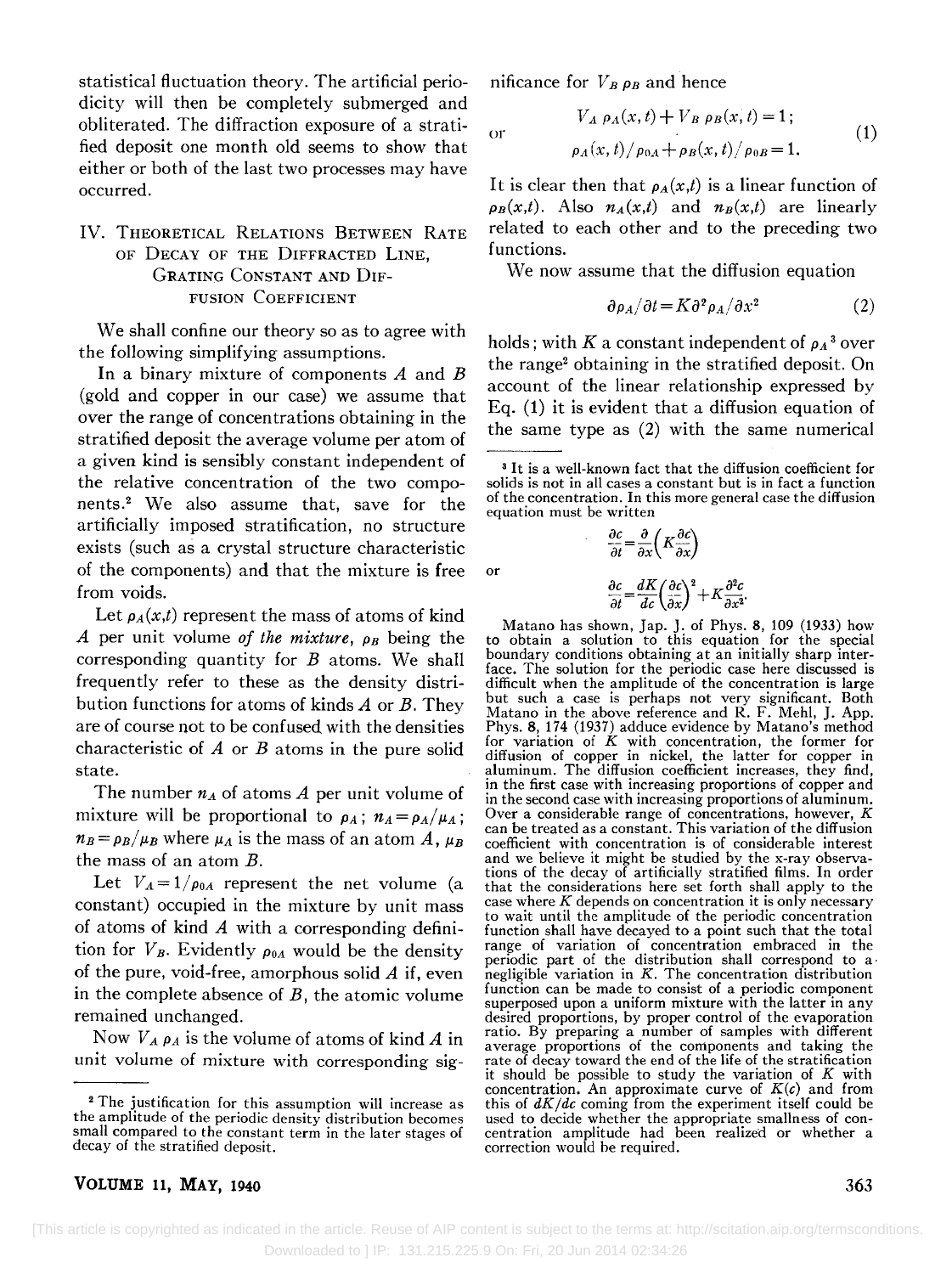coefficient *K* will characterize the diffusion of  $\rho_B$ and obviously this same equation will also hold with  $n_A$  or  $n_B$  as the dependent variable.

In Fowler's *Statistical Mechanics <sup>4</sup>*(1936) that author following Einstein derives a diffusion equation of the type of Eq. (2) (with the number density as the dependent variable) *from statistical considerations alone* without regard to the state of the diffusing atoms. Fowler's principal assumption for this purpose is that the chance of an atom migrating from a point *x* at a time *t* to a point *x'* at a time *t'* depends on the intervals  $(x'-x)$  and  $(t'-t)$  and nothing else. This seems to be tantamount to the assumption of constant K.

We further assume that the density distribution functions  $\rho_A(x,t)$ ,  $\rho_B(x,t)$  can be represented with sufficient accuracy by a terminating Fourier series periodic in *x* with period *"d"* whose coefficients (save for the constant terms which we shall call  $\rho_A'$  and  $\rho_B'$ ) are exponentially decaying functions of the time. These series terminate with harmonics *N'* of wave-length large compared to the statistical fluctuations of density arising from the atomic nature of the deposit so that the series represents only the *artificially imposed* periodicities. Let  $\rho_A^*$  denote the fluctuating part of  $\rho_A$  so that  $\rho_A = \rho_A^* + \rho_A'$ and

$$
\int_{x}^{x+d} \rho_A * dx = 0.
$$

Since the series is finite we may safely differentiate it term by term without examining the convergence of the derivatives. The series is

$$
\rho_A(x, t) = \sum_{n=0}^{N'} S_n e^{-\sigma_n t} \sin 2\pi n x / d
$$

$$
+ C_n e^{-\gamma_n t} \cos 2\pi n x / d. \quad (3)
$$

in which  $\sigma_n$  and  $\gamma_n$  are to be determined while the *Cn* and *Sn* characterize the shape of the periodic fluctuations of the distribution profile. On substitution into Eq. (1) this solution is justified and the resulting identities give

$$
K = \sigma_n d^2 / (4\pi^2 n^2) = \gamma_n d^2 / (4\pi^2 n^2).
$$

 $\sigma_n = \gamma_n = 4\pi^2 n^2 K/d^2$ 

Kow the important thing to notice is that the decay constants of various harmonic components of the films are proportional to *n2* the square of the ordinal number of the harmonic.

Thus if the ratio of the amplitude of the *fundamental* at some time  $t = \tau$  to the amplitude at  $t=0$  is

$$
R_1 = e^{-(4\pi^2 K/d^2)\tau}.
$$

then the corresponding ratio representing the decay of the second harmonic in the same time will be

$$
R_2 = e^{-(4\pi^2 4K/d^2)\tau} = R_1^4.
$$

while for the third harmonic it will be  $R_1^9$  etc. Thus when the fundamental has decayed to onetenth of its initial value the second harmonic will have only one-ten-thousandth of its initial amplitude, the third harmonic only one-billionth of its initial amplitude and so on with all the higher harmonics decaying to infinitesimals of higher order. This purifying process continues with time until the fundamental amplitude has decayed to a value comparable with the accidental statistical fluctuations of density caused by the atomic nature of the film.

The diffracted x-ray intensity to be expected from such a stratified deposit will be proportional to the square of the amplitude of the periodically varying part of the electron density function. Let  $Z_A$  and  $Z_B$  be the atomic numbers of the components,  $W_A$  and  $W_B$  their atomic weights, N Avogadro's number, and *n* the number density of electrons per unit volume which consists of the sum of a periodic term *n\** and a constant term *n'*  so that

$$
n = n^* + n'.
$$

Then evidently

$$
n = \rho_A Z_A N / W_A + \rho_B Z_B N / W_B
$$

and since from Eq. (1)

$$
\rho_B = \rho_{0B} - (\rho_{0B}/\rho_{0A})\rho_A.
$$

it follows that

or  
\n
$$
K = \sigma_n d^2/(4\pi^2 n^2) = \gamma_n d^2/(4\pi^2 n^2).
$$
\n(4)  $n = \rho_A [Z_A N/W_A - (\rho_{0B}/\rho_{0A})Z_B N/W_B]$   
\n
$$
+ \rho_{0B} Z_B N/W_B.
$$
 (5)

The last term of this expression is constant and

### 364 **JOURNAL OF APPLIED** PHYSICS

 [This article is copyrighted as indicated in the article. Reuse of AIP content is subject to the terms at: http://scitation.aip.org/termsconditions. Downloaded to ] IP: 131.215.225.9 On: Fri, 20 Jun 2014 02:34:26

<sup>4</sup> Fowler, *Statistical Mechanics* (Cambridge, second edi-